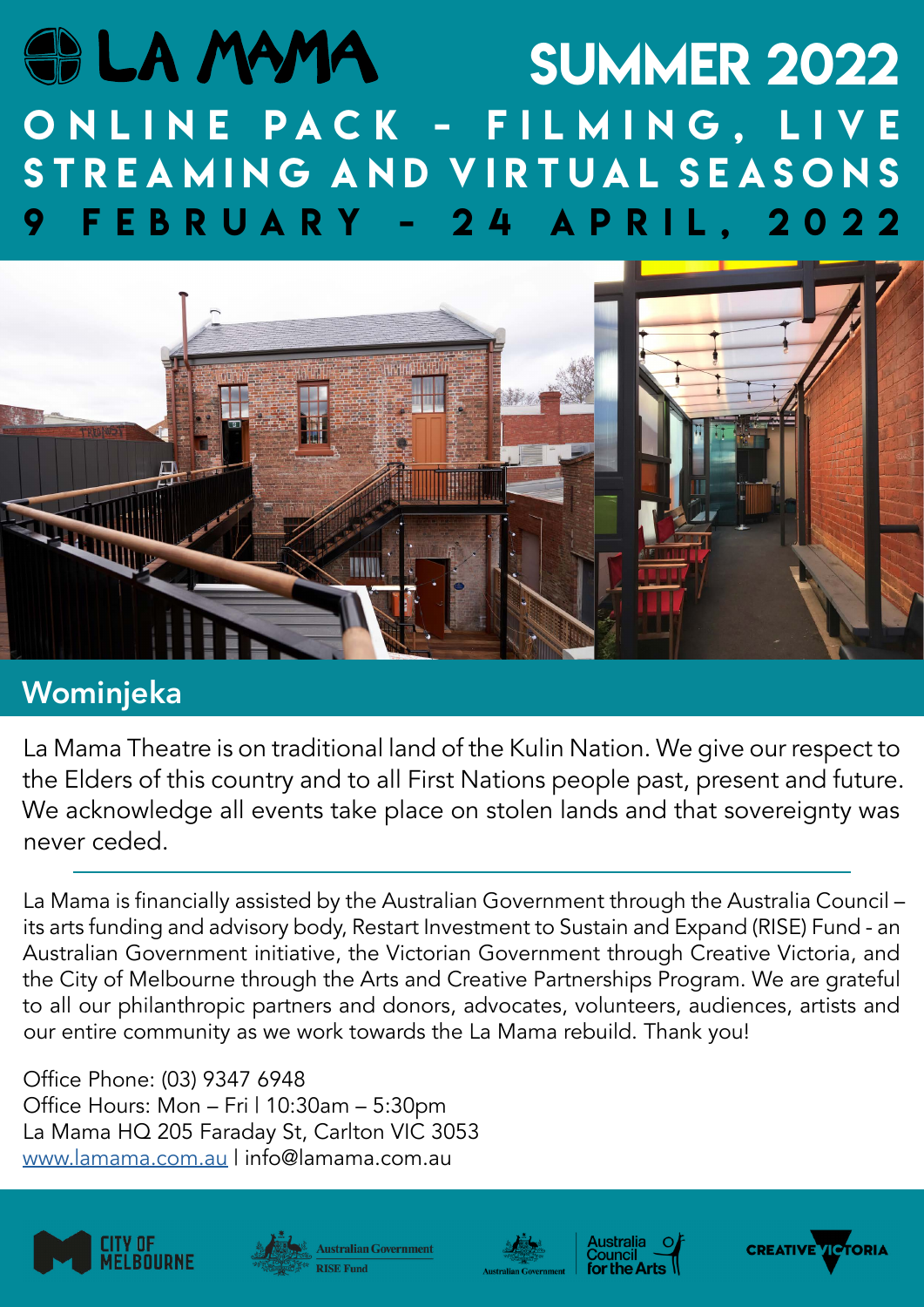# **Contents**

| <b>SUBJECT</b>        | <b>PAGE</b>    |
|-----------------------|----------------|
| Introduction          | $\overline{3}$ |
| What We Offer         | $\overline{4}$ |
| Remuneration          | $\overline{4}$ |
| Pre-production        | $\overline{4}$ |
| Production            | $\overline{5}$ |
| Post-production       | <u>5-6</u>     |
| Virtual Season Launch | <u>6</u>       |
| Archiving             | $\overline{L}$ |
| Release Form          | $\overline{L}$ |
| <b>Notes</b>          | <u>7</u>       |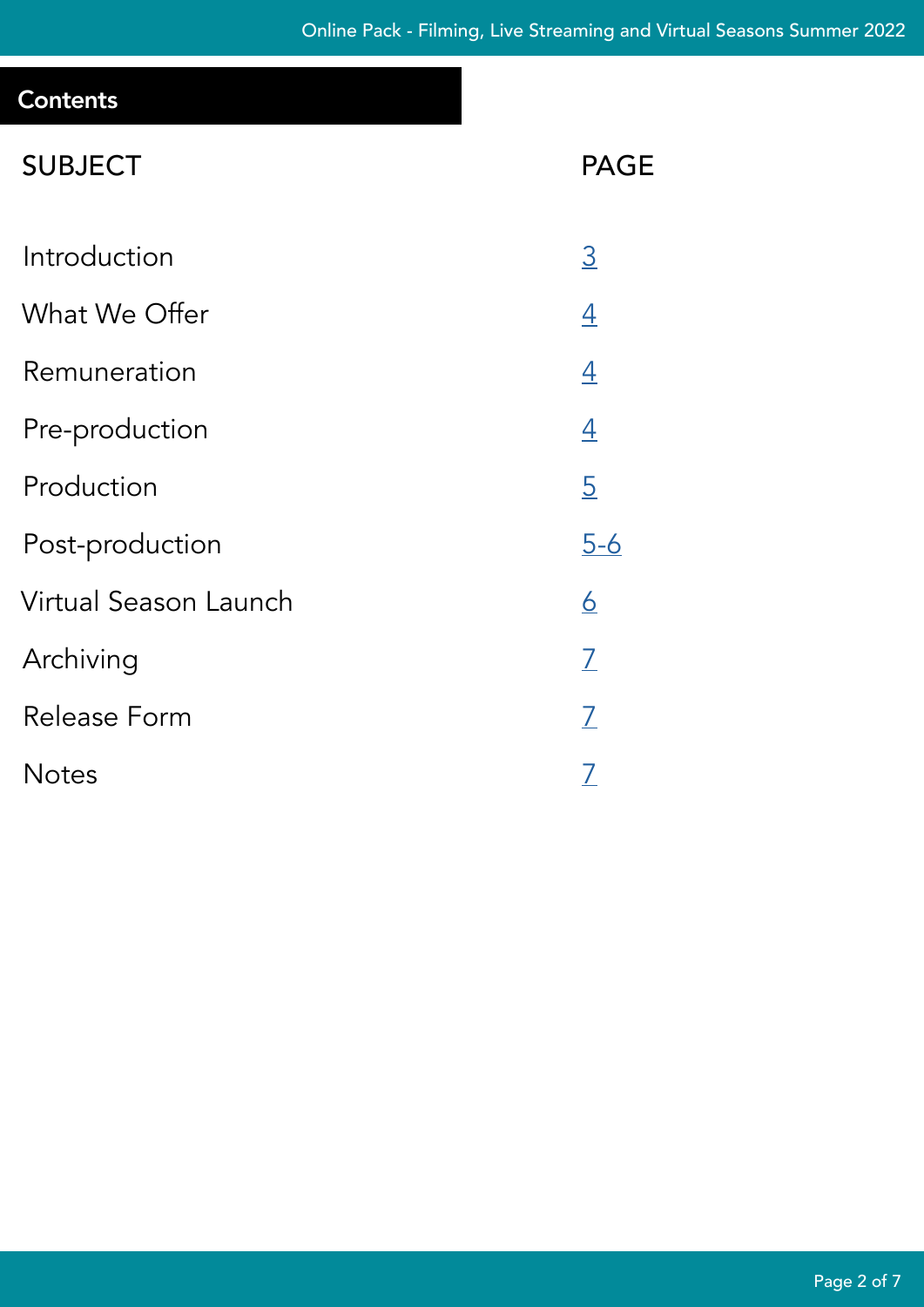#### <span id="page-2-0"></span>Introduction

In light of Covid-19 and the temporary closure of live venues, La Mama Online provides audiences with new opportunities to connect and experience theatre virtually. The rapid shift to online streaming highlights the value of digital engagement and providing accessible content and experiences for broader local, regional, national and international audiences.

From 2022 we intend to support artists to create more digital works and access to theatre online. We'd like to introduce two new opportunities - Livestreaming and Virtual Seasons to all La Mama artists. People are embracing online streaming like never before, live streaming has proven a new way of digital communication, reaching your audience, content promotion, and consumption. Virtual Seasons are an extension of your show season that allow room for adding different effects to bring in much-desired variety to your content, which gives audiences the opportunity to view videos whenever convenient for them from any internet-connected device.

To support this, La Mama HQ and La Mama Courthouse will have the capabilities of filming, streaming and live-theatre broadcasting. A video-on-demand platform [La Mama On Screen](https://watch.lamama.com.au/) has been developed and will be the home to present your digital works.

The online pack is to inform you about what La Mama can offer in regards to producing and launching your digital works. We always put artists' rights first and encourage risk-taking and experimentation in creative works. We hope you find these new concepts adding value to your production and benefiting your outreach. Online offerings are entirely optional and at the discretion of the creative team.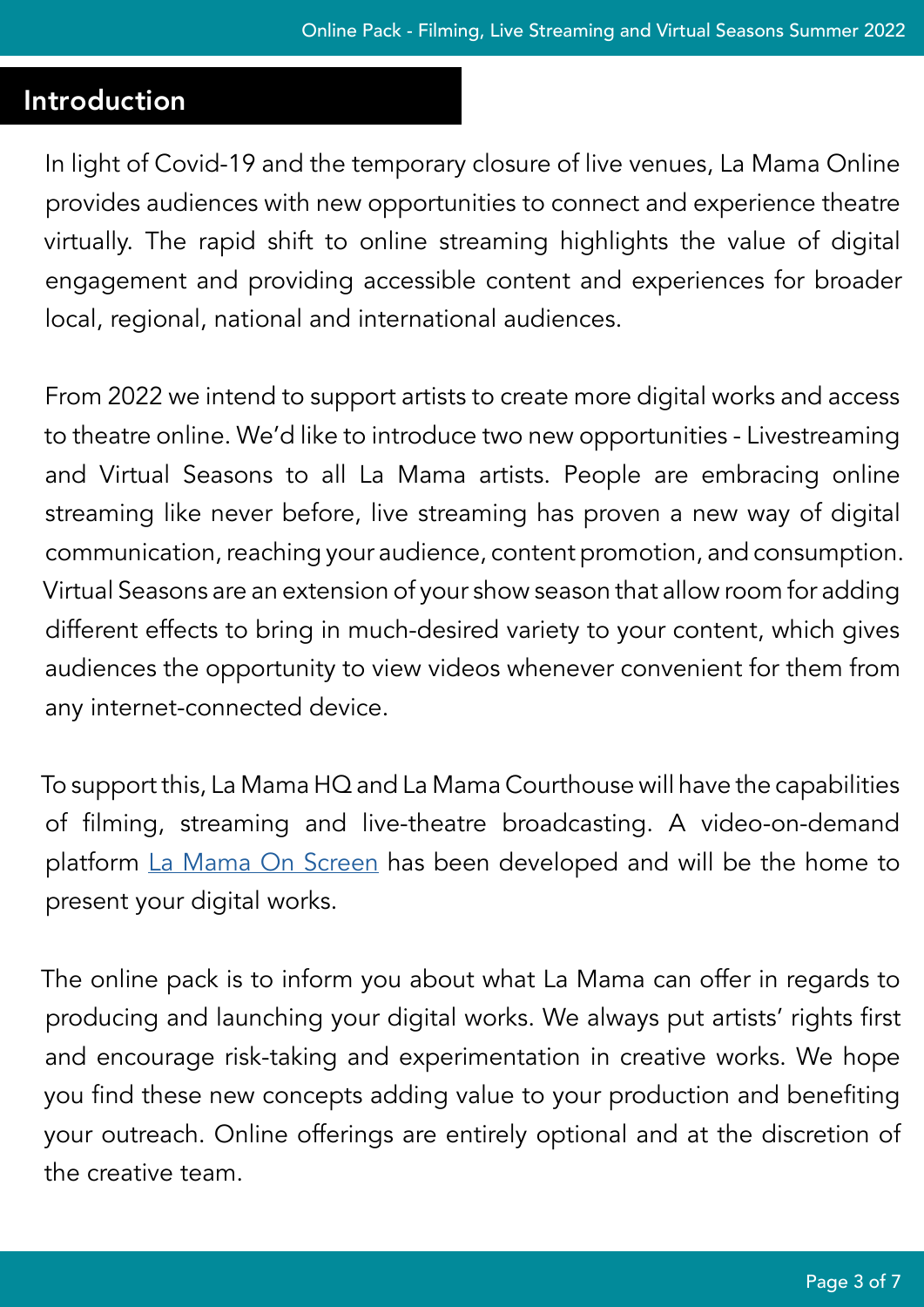# <span id="page-3-0"></span>What We Offer

From 2022 every main season at La Mama Theatre (HQ and Courthouse) will have the option to:

1) Have the show filmed and live-streamed on La Mama's Youtube channel with a private link. Remote audiences can purchase livestream event tickets at \$10/person via Trybooking.

and/or

2) Have the show filmed and available for rent on [La Mama On Screen](https://watch.lamama.com.au/) one week after the show season. All tickets will be \$15. The virtual season lasts for two weeks.

La Mama will provide filming services with in-house cameras and sound equipment, and take care of the post-production.

#### <span id="page-3-1"></span>Remuneration

1) Livestream tickets will have the same model as regular La Mama tickets, 20% to La Mama, 80% to be distributed equitably among the team.

2) Virtual season tickets (on-demand sales) will be on a separate platform. 20% to La Mama, 80% to be distributed equitably among the team.

Please note Virtual Seasons will delay artist payments by two weeks. Reconciliation to be finalised within one month after the show season.

# <span id="page-3-2"></span>Pre-production

Online Producer Ruiqi Fu will have a meeting to discuss the filming - number of cameras, camera angles, number of cast, sound and lighting cues, microphone situation, creators' notes, etc. We have limited resources but will do our best. Contact [ruiqi@lamama.com.au](mailto:ruiqi@lamama.com.au) for the equipment list.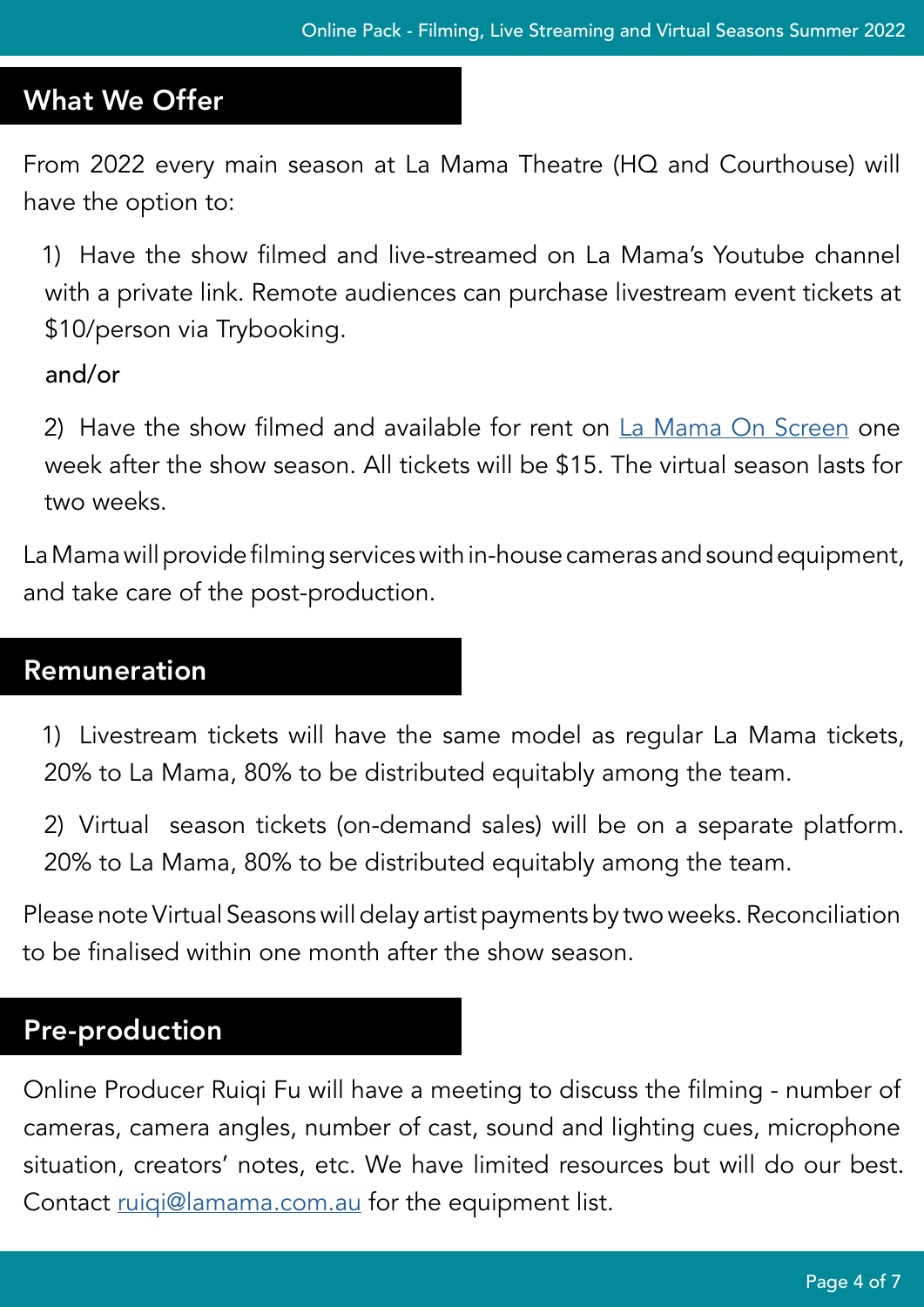# <span id="page-4-0"></span>**Production**

La Mama staff will take care of the filming and streaming. Footage from three cameras and real-time audio mixing. The live stream software used is called Wirecast.

The filming/streaming will take place on the first Friday of the show season.

# <span id="page-4-1"></span>Post-Production

### Editing of the Show -

We will require the following details for the editing within 3 days after the filming:

- 1) Show title
- 2) Show credit list
- 3) Soundtrack for beginning and the end
- 4) Creators' notes for editing (optional)

La Mama will add logos at the beginning and the end of the video, acknowledgments and funding organizations' logos at the end.

Example:

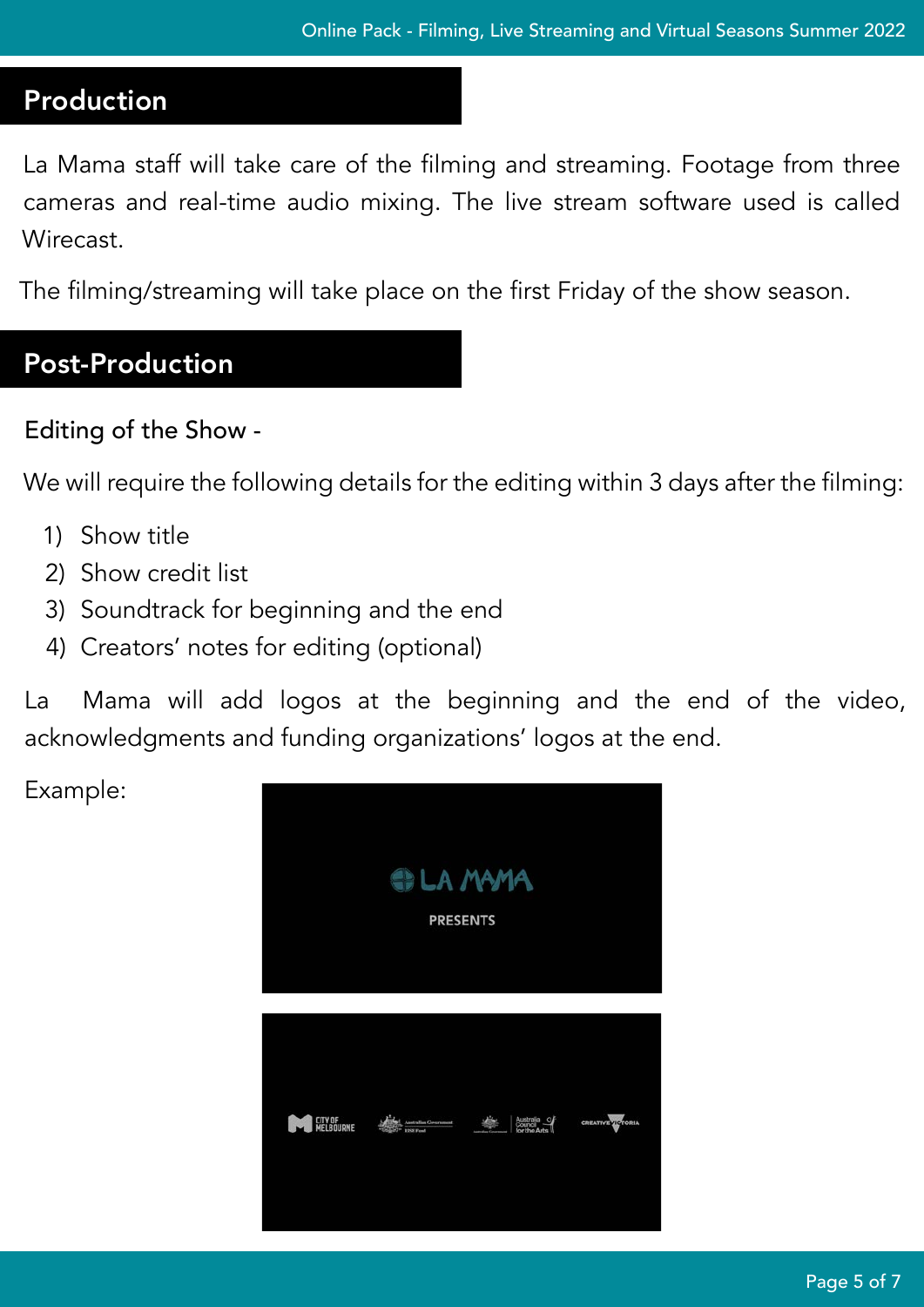Final video delivery (within one week after the filming) -

Please note that La Mama won't provide editing files or footage from a single camera. We won't be able to make changes that were not raised in the previous notes. Minimal changes may be achieved.

Upon receiving the final video, we strongly recommend the production team has the subtitles professionally done at your own cost.

We recommend services such as [RedBee](https://www.redbeemedia.com/services/access-services/), [Rev](https://www.rev.com/caption?utm_source=google_ads&utm_campaign=988467985&utm_content=44412546370&utm_medium=search&utm_term=vimeo%20captions&utm_source=&opti_ca=988467985&opti_ag=44412546370&opti_ad=512995147808&opti_key=kwd-364556321160&gclid=Cj0KCQjw18WKBhCUARIsAFiW7JyDVjNsRg76FAbMwLNk1DCeNSceO8vVPBsbjhu1NohNNxv98hxnCu4aAiEsEALw_wcB) or you can create your own subtitles with tools such as [VTT Creator](https://www.vtt-creator.com/).

# <span id="page-5-0"></span>Virtual Season Launch (one week after the show season)

#### Pre-launch

We will require the following details for the 1-min trailer (optional):

- 1) Reviews, quotes (if applicable)
- 2) Soundtrack to use
- 3) Notes (you might want to include particular scenes or dialogues, please let us know in advance)

Example of trailer: [Make Me A Houri trailer](https://youtu.be/S6Lcv4curdQ).

#### Launch

The video will be uploaded to [La Mama On Screen](http://watch.lamama.com.au) and be available to rent for 7-days.

Trailer, production shoots and marketing materials supplied will be used for marketing (eNews, socials, etc.) Refer to Marketing pack for detail.

Example of the Launch page: